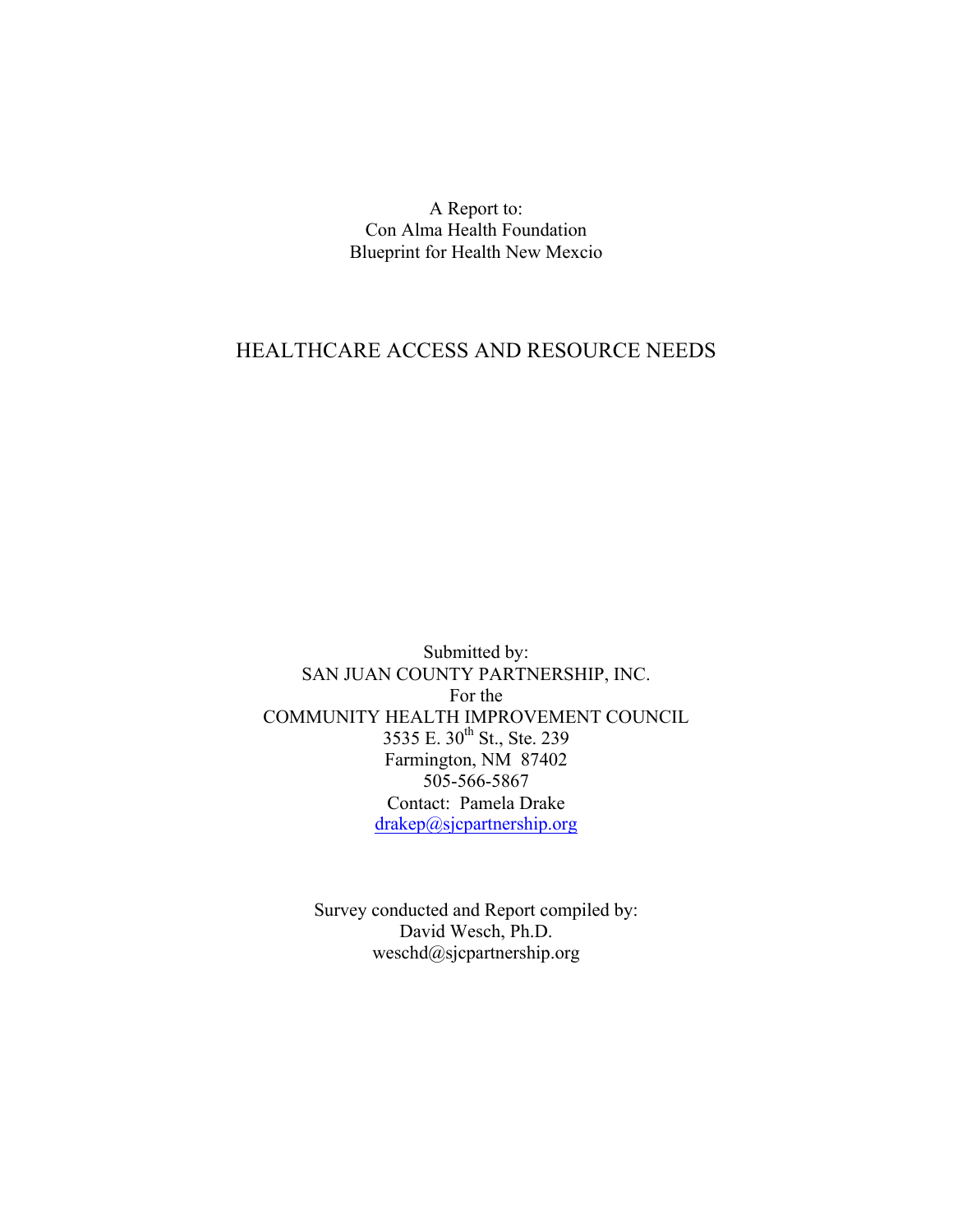# Final Report

The work undertaken to complete the healthcare assessment contract between the San Juan County Partnership (SJCP) and the Con Alma Foundation is described below.

Contracted Activities:

- **1. Review existing literature** the needs assessment questionnaires used by the SJCP in past years were reviewed for the types of demographic information requested of local residents. The bulk of the items on the final questionnaire for this contract came from the 2008 version of the SJCP San Juan County Needs Assessment report. Additionally, web-based materials and articles published in the peer-reviewed literature were also reviewed for demographic questions which were associated with understanding problems citizens have with accessing healthcare here in the USA. Specific sources reviewed included: Pew Research Centers, the National Center for Health Statistics, Centers for Disease Control and Prevention, the National Healthcare Disparities Report (2008), Robert Wood Johnson Foundation, various reports from the Agency for Healthcare Research and Quality, and selected articles from the Journal of Community Health.
- **2. Create assessment tool** a device consisting of four sections was created and reviewed by various volunteers from our community. The various sections of the questionnaire asked for feedback on demographics, perceptions of healthcare needs that occurred in the previous year, how people were scheduling their appointments, and a final section on obstacles that these volunteers encountered while trying to get healthcare needs met.
- **3. Generate media attention** the opportunity to participate in this needs assessment was broadcast on several local radio stations. During various meetings held during July and August, the opportunity to participate was also described (these included the Community Health Improvement Council meetings, the Dine' Ba' Hozho Coalition meetings, etc.).
- **4. Hold at least three focus groups** a total of eight focus groups were scheduled with different constituencies around San Juan County. However, only three groups were actually conducted – a group with senior citizens, a group with hair dressers, and with women residing in the local domestic violence shelter. In the other instances, one problem or another caused the meetings to be cancelled. Several times no one showed up to participate and in one instance most of the intended participants called in sick the day the focus group was to be held. Results of the focus groups conducted are attached below.
- **5. Identify at least three local** employers see item 4. above, over 25 unemployed adults were included in the pool of those completing the needs assessment.
- **6. Identify at least three local service providers** seven different groups allowed for distribution of surveys (rural healthcare center, agency serving those with disabilities, senior center, domestic violence agency, agency serving foster children, an outpatient health clinic, and an entity helping homeless obtain shelter).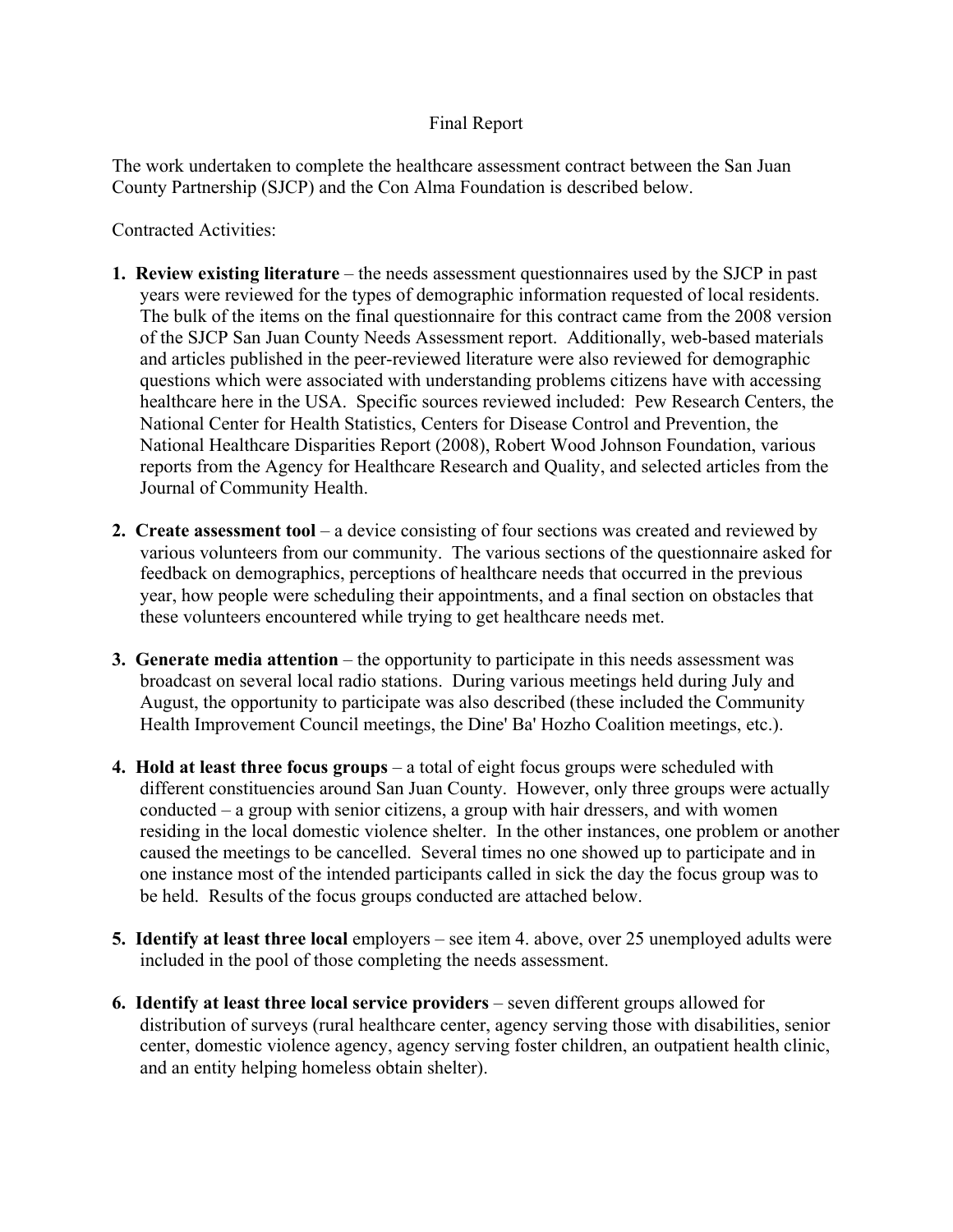- **7. Provide incentives** a drawing was made available for those interested in receiving some opportunity for a prize. Most participants chose to place a ticket in the drawing.
- **8. Participate on the BluePrint** the agency director has been participating in this effort as scheduled.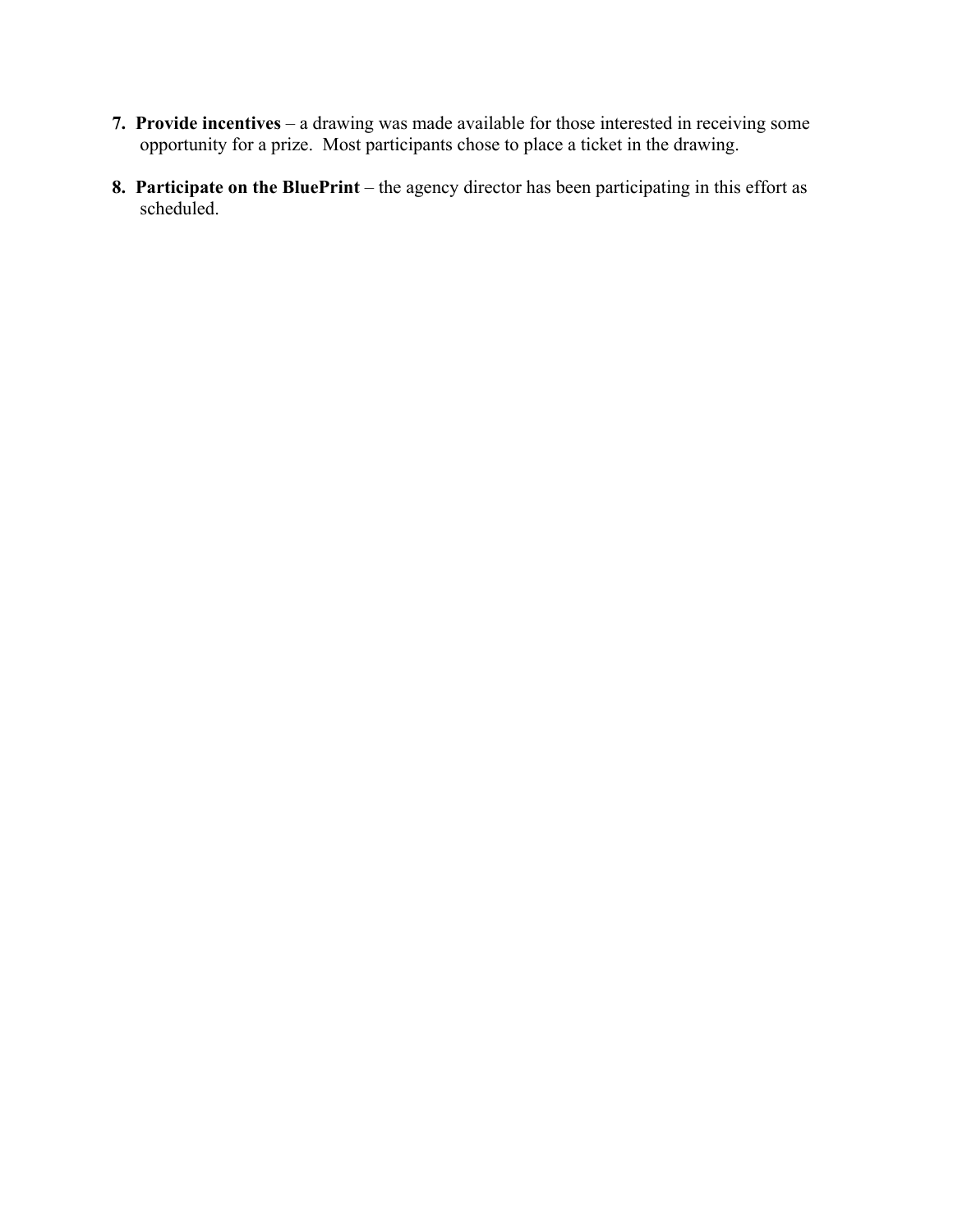## Survey and Focus Group Results

Data were gathered from a sample of those living in San Juan County during the month of August 2011. Those participating in the assessment were broadly representative of those over the age of 18 living in San Juan County at this time. While the assessment process did not use any level of randomization to insure that the results might be representative, the demographic match between the sample and the county as a whole might suggest some level of confidence that the conclusions obtained from these assessment might be meaningful. In general, almost all participants were broadly satisfied with their healthcare providers and the ease with which services had been obtained. However, there was broad validation of the problems caused by a lack of money has been causing. Even those with insurance provided through their employer often mentioned that the co-pays or other restrictions in their policies created economic problems in accessing care.

### **Sample**

The short time available for this assessment to be completed did not allow for an elaborate recruitment process. Those willing to complete either the survey or to participate in the focus group were allowed to do so with only one restriction – they had to consider themselves as "living" in San Juan County. A small number of those initially contacted to participate were either tourists, shoppers, or others who were only passing through the community.

Survey. Over 250 people were willing to complete the access survey during the month of August. Venues in which people were given the opportunity to complete an assessment included local nonprofit agencies, the county fair, local high education entities, healthcare centers, a Rotary Club, and a farmers market. Geographically, most potential respondents were approached in the Farmington area, however communities in the eastern and western portions (Navajo Nation) of the county were also included. Potential respondents were given a brief description of the device, the need that was being filled by gathering and summarizing the information, plus a description of the option of participating in a drawing from amongst those completing a survey. A copy of the 2008 San Juan County Needs Assessment was available to show interested parties what type of report might be completed based on the results of the survey.

As has been common in the recent past, a much higher proportion of women than men have been willing to provide information about themselves. Approximately equal numbers of males and females were approached for their participation, but 72% of the respondents to the survey ended up being female. On the other hand, as respondents were asked to report about the healthcare needs both that they and their families experienced, we may consider the information obtained may be more broadly applicable to both sexes than it might appear. In other regards, the sample obtained matches the county profile in broad manner. About half of the respondents were Anglo and the other half of the respondents were split between Dine', Hispanic, and African American. Perhaps the most surprising demographic characteristic was the high number of respondents that either had no insurance or who were provided coverage through one of the programs supported by the state and the federal government. Please see Table 1 for the various demographic comparisons that were made.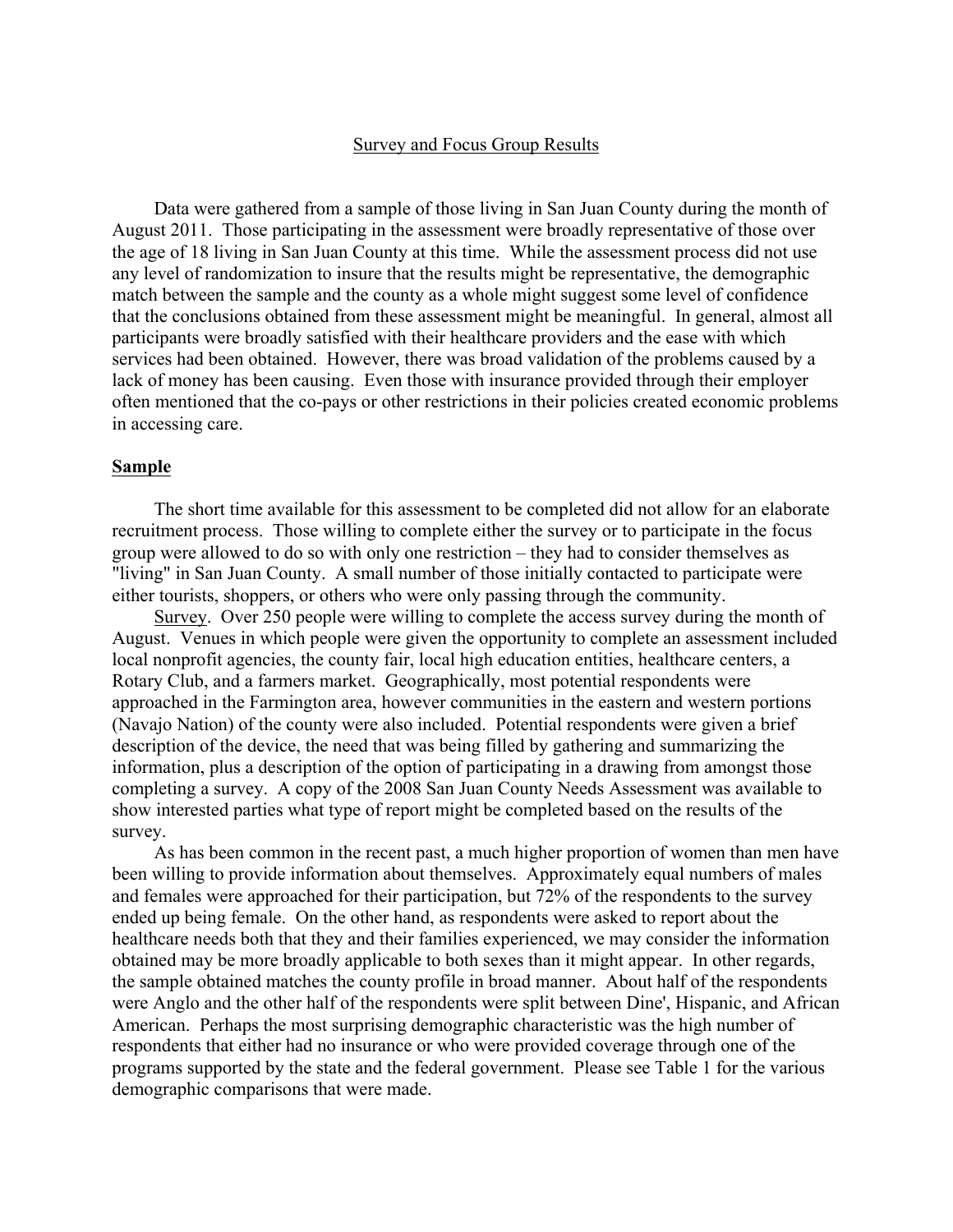## Sample Demographics

| Sample size                   | 252                                                        |
|-------------------------------|------------------------------------------------------------|
| Gender of Participants        | $71\%$ women                                               |
|                               |                                                            |
| Age                           | 39% between 18 and 30                                      |
|                               | 35% between 31 and 50                                      |
|                               | $29\%$ between 51 and 70                                   |
| <b>Educational Attainment</b> | 17% less than High School                                  |
|                               | 41% graduated from High School                             |
|                               | 42% post High School credential                            |
|                               |                                                            |
|                               | 25% unemployed                                             |
| Length of Residence           | range between 1 month and 72 years, mean = $22.3$ years    |
| Household Size                | 48% between 2 and 4 individuals                            |
|                               | 31% between 5 and 8 individuals                            |
|                               | 15% singletons                                             |
|                               | Health Insurance Status 36% some type of private insurance |
|                               | 37% Medicare/Medicaid/IHS/VA                               |
|                               | 27% no insurance                                           |

Table 1. A large number of individuals were willing to provide information on the access to healthcare survey. Less than five of those approached and who completed a survey were not willing to provide the requested demographic information. However, a number of individuals were suspicious as to whether or not we would "sell" their information or otherwise use the requested information for some other purpose.

We have not seen statistics previously on the distribution of perceived needs for various types of healthcare so the data provided on this dimension gives us new insight into how services are perceived by our respondents. Table 2 provides the distribution of responses made by the respondents in this survey. Brief descriptions of possible categories of needs were created to reflect the most commonly available healthcare services adults might try to access. The possible choices ranged from those that might have allowed an individual to avoid becoming ill or needing other healthcare services through the most intensive services that are commonly accessed. Please be aware that because a need was identified does not mean that these services were actually used by the respondents or even available in this county.

Surprisingly the most frequently identified services were those outside of most predictions – namely, dental and pharmacy services. These were closely followed by needs for optical and regular outpatient medical services. Other services were perceived as needed on a much less frequent basis. A number of individuals stated that the survey should have included a behavioral and or mental health service category.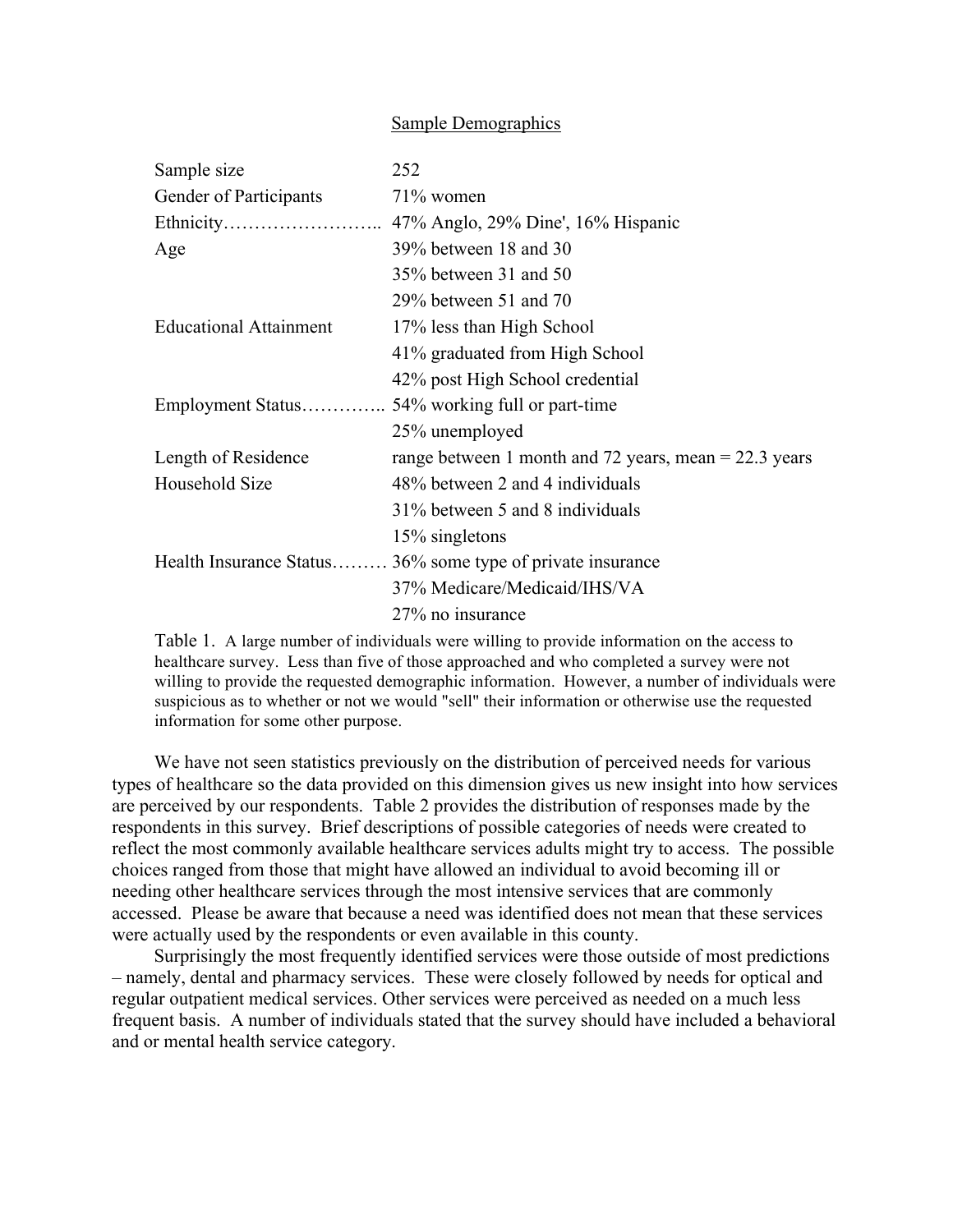## Recent History of Perceived Needs by Respondents and Their Families in the preceding 12 month period *Percent of Respondents Identifying Need in rank order from high to low*

**71%** needed dental services: *help to repair teeth and/or gums* **70%** needed pharmacy services: *help to control health problems* **67%** needed optical services: *help to assist with vision* **63%** needed regular illness care: *care for minor health problems* **56%** needed preventative services: *help that keeps you from needing healthcare* **41%** needed emergency services: *help in an emergency situation* **33%** needed hospitalization: *help for major medical problems* **20%** needed rehabilitation care: *help to return to full functioning* **12%** needed audiological services: *help to assist with hearing* **11%** needed long-term care: *help with problems that require constant medical care* **10%** needed other services: *behavioral/mental health, various labs*

Table 2. The pattern of healthcare needs identified by respondents. These needs were identified as being present either for the individual him/herself or for an immediate member of their family. The italicized descriptors were used to give the respondents a common cue to help them choose amongst the possible healthcare items. Many respondents had needs across multiple categories. Several parents noted that having kids at home meant that they were visiting some type of healthcare provider on a constant basis. By identifying a need, there was not a presumption that the need had actually been medically verified by a qualified professional nor that services for that need had been obtained.

Focus Groups. Potential groups were recruited based on the knowledge of the lead investigator. Groups included profit and nonprofit companies that represented the range of possible businesses across San Juan County. Several oil field service companies were approached and expressed an initial interest – but were unable to actually participate. Those individuals who did participate came from a hair salon, a senior citizens center, and a domestic violence shelter. Specific demographic information was not gathered from these volunteers but the groups were 90% plus women and ranged in age from 18 to the mid 80s. A total of 32 individuals participated in at least a part of any one focus group. Economically, all were either at or below poverty level. Most participants had at least an opportunity for health coverage either through their employer or through various governmental supports (Medicaid, Indian Health Services, or Medicare).

# **Survey/Focus Group Design**

Survey creation. A number of sources were reviewed for the types of items that might be included on the survey. Two important considerations were kept in mind a) continuity with other surveys of this type done locally and b) what might the literature have to say about the most common types of obstacles to healthcare. A four part survey was completed that asked respondents demographic information, recent healthcare needs, how they might schedule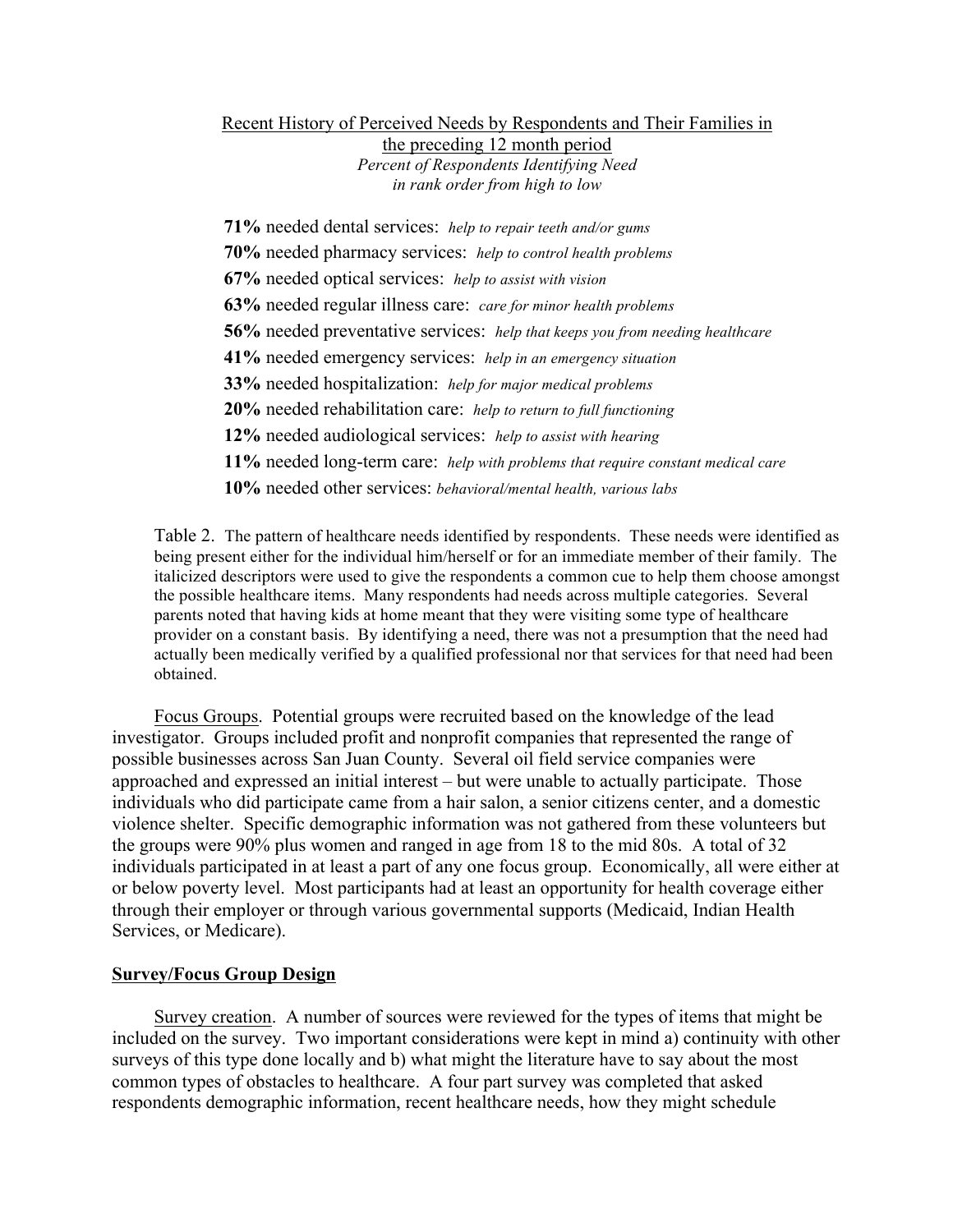appointments, and the types of obstacles experienced either currently or in the recent past. The survey was reviewed by several local parties including several who specialize in healthcare research. Due to time constraints, the survey was not translated into either Dine' (Navajo) or Spanish – several non-English speakers were given the chance to answer the survey items and if they were accompanied by someone who spoke Dine' or Spanish they did their best to complete the questions asked. A copy of the survey is attached.

Focus group structure. Each focus group was begun by providing the participants an introduction to the needs assessment process undertaken by the SJCP every four years. Details specific to the current emphasis on trying to understand problems in accessing local healthcare services were then given. Questions from the participants about the format and the necessity of this assessment were then answered. Everyone was briefed on the confidential nature of what was being discussed. The facilitator then allowed the group members to discuss their perceptions of needs for access. If the conversation lagged or if specific topics had not been addressed, the facilitator prompted the group to move on. Group members found the topic to be easy to discuss and the facilitator had to do little except keep notes on the comments made.

## **Results**

Survey. Data were obtained from a total of 252 individuals from various parts of San Juan County. It should be noted that the majority of those participating did not identify any obstacles while they were getting their healthcare needs met. Most of the respondents provided reassurance to the survey administrators that the respondents were happy with the healthcare services they received. They were appreciative of the care given to them by their physician and other healthcare providers. On the other hand, a small number of individuals were very unhappy with the state of healthcare in San Juan County and provided comments regarding poor care, how horribly expensive care was, how aggressive some businesses were in pursuing payment for healthcare provided, and how the respondents' health had suffered as a consequence. Other individuals were somewhere in between and they easily identified a series of obstacles that made getting the care they thought they needed more difficult.

Data were summarized for all respondents as seen in Tables 3a and 3b. For convenience in examining the relative percentage of respondents claiming that a particular obstacle was a problem for them, the data were shown first without any structure, merely in reverse order from most to least frequent. To provide another view of these same data, a second system that organized the results in logical categories and the frequencies within those categories is shown. Other logical categorizations would certainly be possible, those suggested seemed to encompass the key issues for the respondents.

The number one obstacle was that of not having enough money to afford whatever services might have been needed. This lack of adequate financial resources was seen across all groups – those with insurance, those without, those with jobs, and those that were unemployed or retired. This consistent pattern also was not altered across ethnicities or locations within the county. However, those with higher levels of education reported this obstacle less frequently. Occurring with less frequency were the remainder of the obstacles listed, with transportation and the length of time people had to wait to see their provider being next in line. While language difficulties were one of the least frequently mentioned concerns, this was probably artificially reduced due to the survey being available only in English. Several non-English speakers were assisted in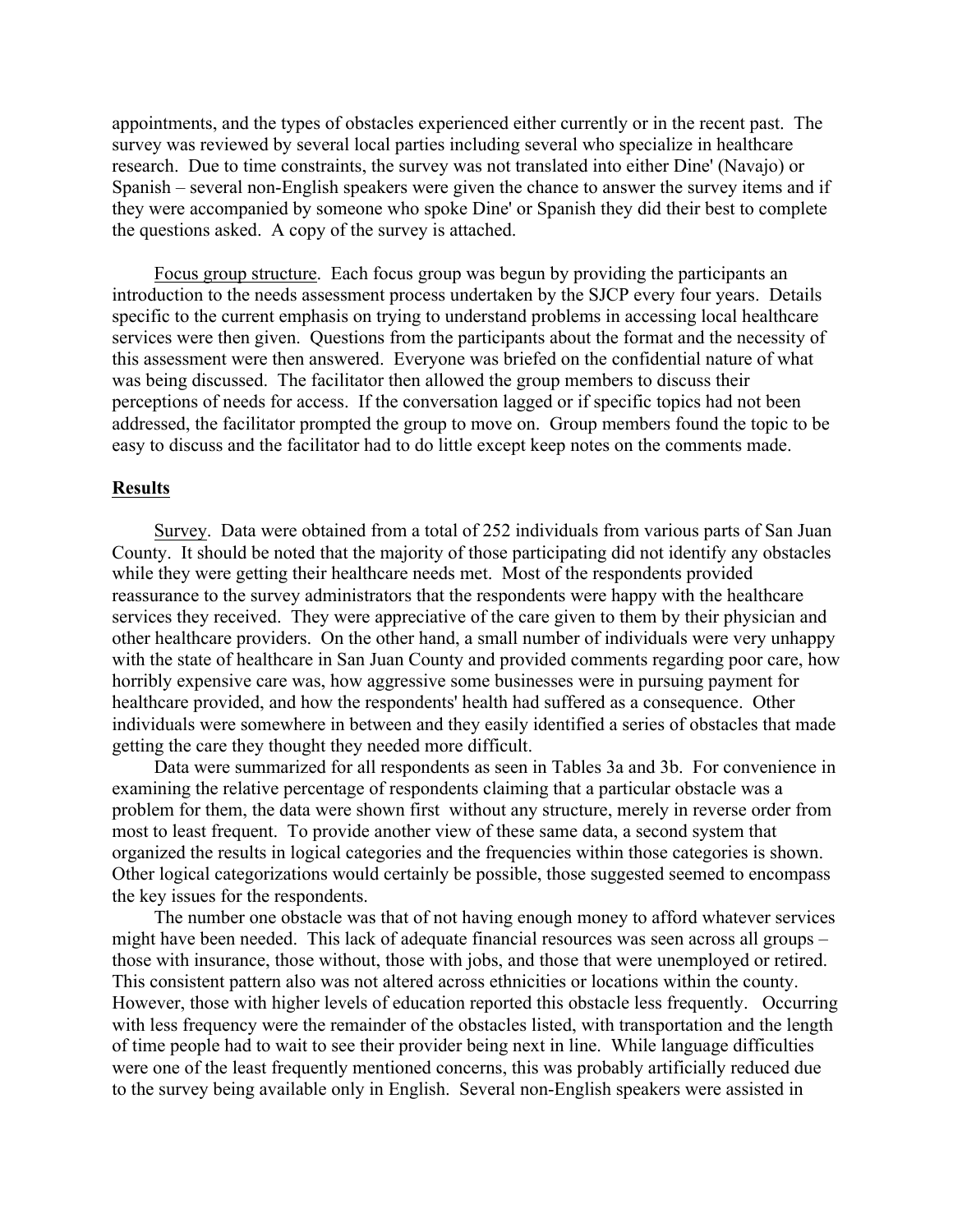responding to the survey but more might have volunteered if other language versions had been available.

## Healthcare Access Obstacles Identified *Percent of Respondents Identifying Obstacle in rank order from high to low*

- 43% lack of money
- 26% had to wait too long for their appointment
- 23% transportation problems
- 19% couldn't get time off from work
- 19% no family doctor
- 19% couldn't get an appointment
- 19% there was a waiting list
- 17% insurance co-pays were too much
- 14% insurance plan didn't cover what was needed
- 14% doctor/hospital/etc. wouldn't accept my insurance
- 12% didn't know where to go for the help I needed
- 11% medical staff didn't show me respect
- 11% doctor didn't spend enough time with me
- 11% family obstacles
- 10% no one in San Juan County provides what you needed
- 10% office visit was too short
- 8% didn't feel welcomed by health providers
- 8% couldn't get help after receiving diagnosis
- 8% didn't know eligibility requirements for getting help
- 7% couldn't get insurance preauthorization
- 6% insurance was only for me, not for my family
- 6% couldn't get a referral
- 5% didn't believe regular medical care could help them
- 4% insurance plan was too confusing
- 4% doctor's instructions were too confusing
- 4% didn't have a phone to call for help (or no phone reception)
- 4% couldn't get diagnostic testing done
- 2% medical staff didn't speak my language
- 2% didn't have any medical records

Table 3a. The pattern of obstacles to accessing assistance for healthcare needs identified by respondents. These obstacles were identified as being present either for the individual him/herself or for an immediate member of their family. Many respondents identified multiple obstacles. had needs across multiple categories. Please note that the majority of respondents did not identify any obstacles in accessing care for themselves or their families.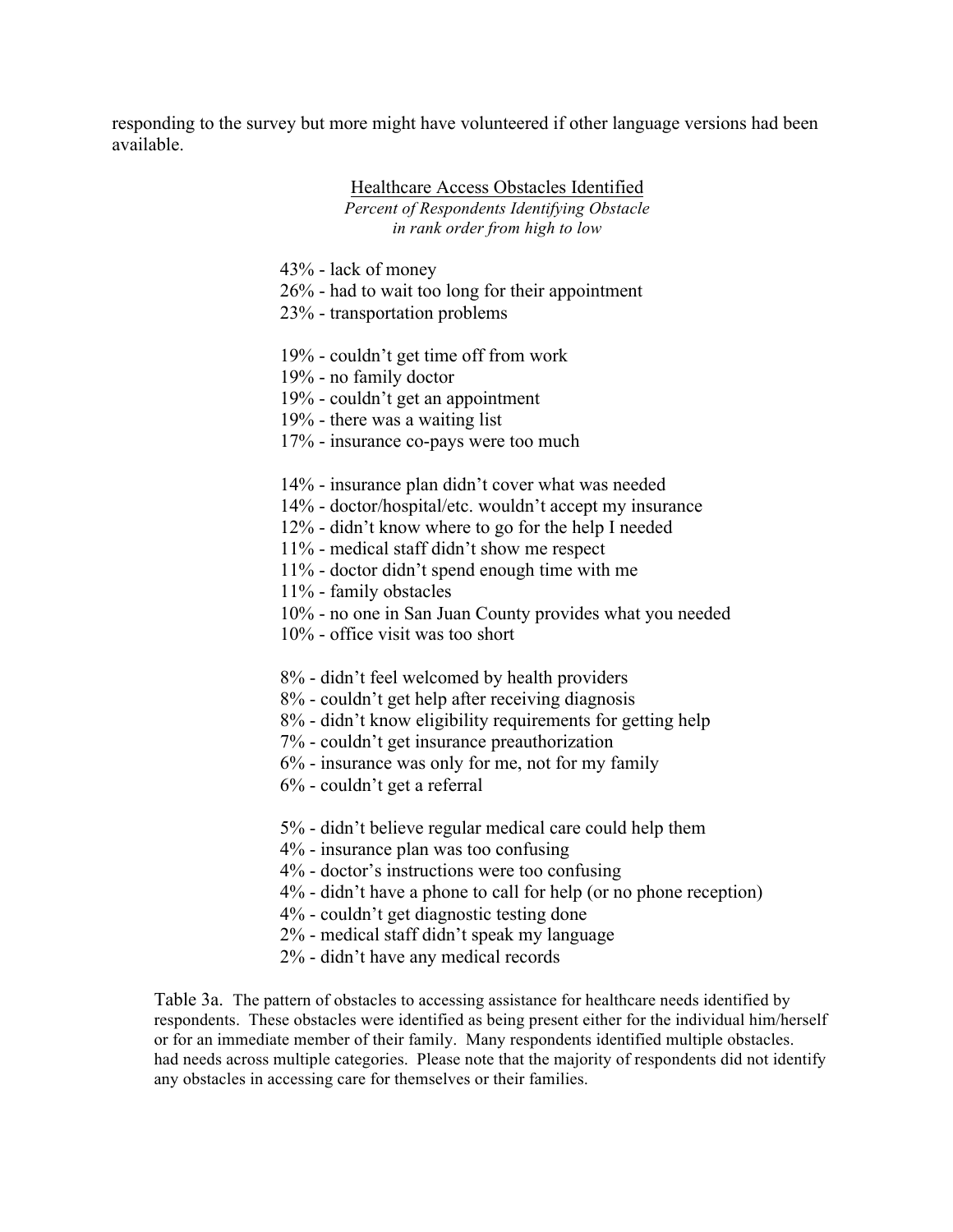# Healthcare Access Obstacles Identified

*Percent of Respondents Identifying Obstacle in rank order from high to low by category*

Payola

43% - lack of money

23% - transportation problems

4% - didn't have a phone to call for help (or no phone reception)

## Providers

19% - no family doctor

19% - couldn't get an appointment

19% - there was a waiting list

10% - no one in San Juan County provides what you needed

8% - couldn't get help after receiving diagnosis

8% - didn't know eligibility requirements for getting help

6% - couldn't get a referral

4% - couldn't get diagnostic testing done

2% - didn't have any medical records

Personal/Social

26% - had to wait too long for their appointment

19% - couldn't get time off from work

12% - didn't know where to go for the help I needed

11% - medical staff didn't show me respect

11% - doctor didn't spend enough time with me

10% - office visit was too short

8% - didn't feel welcomed by health providers

5% - didn't believe regular medical care could help them

4% - doctor's instructions were too confusing

2% - medical staff didn't speak my language

Payors

17% - insurance co-pays were too much

14% - insurance plan didn't cover what was needed

14% - doctor/hospital/etc. wouldn't accept my insurance

7% - couldn't get insurance preauthorization

6% - insurance was only for me, not for my family

4% - insurance plan was too confusing

Table 3b. The pattern of obstacles to accessing assistance for healthcare needs identified by respondents as grouped into logically related categories. These obstacles were identified as being present either for the individual him/herself or for an immediate member of their family. Many respondents identified multiple obstacles. Please note that the majority of respondents did not identify any obstacles in accessing care for themselves or their families.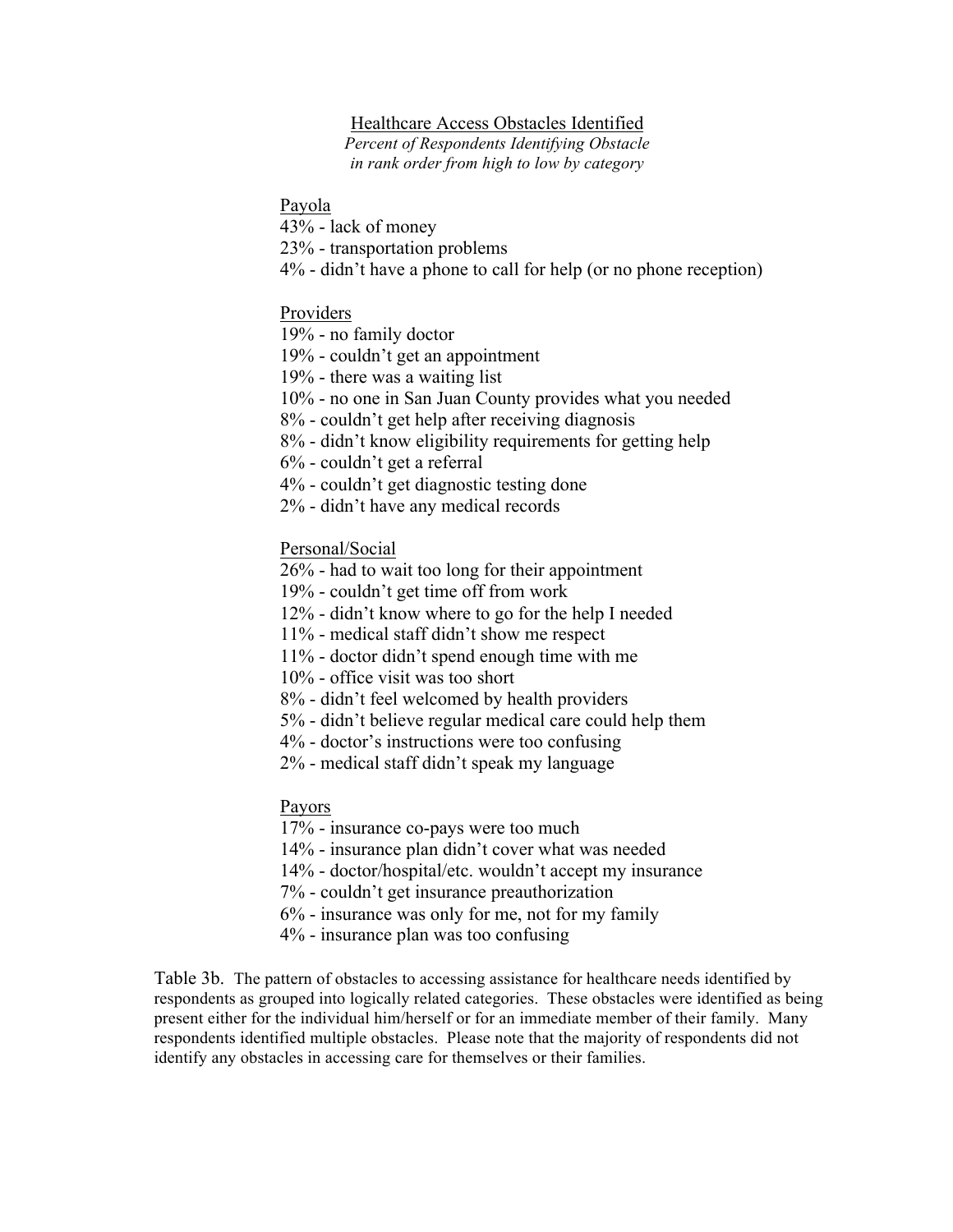Focus Groups. Focus groups were held with three sets of adults in three different settings – a hair salon, a senior center, and with women in a domestic violence shelter. Five other sites had initially agreed to participate in the assessment process but were unable to hold the groups as planned. One site cancelled when several vital staff called in sick the day scheduled for the event and insufficient staff were available to cover. Several sites made participation voluntary and no one came to the meetings. A site invited members of their group but were unable to hold a meeting during the month of August.

Participants in the focus groups that were able to meet, identified several sets of concerns. One issue was certainly shared by the respondents to the survey and that was the costs associated with any of the healthcare services that might be needed. Money was a limiting factor on almost everything. The young women working in the salon chose not to purchase health insurance through the business they worked for because they were under the age of 26 and were still covered by their parents' policies. No adult was able to independently purchase health insurance for themselves and/or their families. For those who were covered by Medicaid or Medicare, the key issues were whether or not services were available under the policies and whether or not any service providers in the county would sign them on as clients. People were afraid that if their current physician retired or moved they would not be able to find another primary care provider. Those with Medicare and Medicaid also mentioned gaps in services such as the difficulty in getting dental care, assistance with hearing aids, and primary prevention supports.

Transportation was again mentioned as an important issue. It was pointed out that due to the geographic distribution of the various healthcare providers, getting a health need met usually meant more than just one trip to one provider. Each service might either be in different parts of town or even in different parts of the county.

Portability of the insurance products was also a concern of several people. They felt like they weren't able to get services when they moved around the state or the local area because their insurance wouldn't be accepted in their new location. Enrolled members of various tribes noted the limited nature of the availability of IHS services in various parts of this county and in other parts of New Mexico and Colorado.

Interestingly, participants were highly satisfied with their pharmacy services. Several people mentioned that their pharmacists helped them understand their medications much better than the professionals that provided the prescriptions. Overall, the participants as a group were satisfied with the care given by their providers once the actual care was available. Most of the stressors were felt around the uncertainty of being able to get care or not.

No one described a final problem using these words but concern was expressed about the uncoordinated nature of the existing healthcare network. No one was receiving comprehensive or seamless care. Care was episodic and usually problem oriented. Identifying who was the healthcare provider who really had an overall picture of the health needs of the individual and their families was difficult.

#### **Conclusions**

This needs assessment provides some level of insight into healthcare access issues here in San Juan County. The results seem to follow patterns identified in other parts of the USA when individuals have been directly solicited for feedback. While we might have some level of confidence in these results we should also be rather hesitant to make generalizations that are too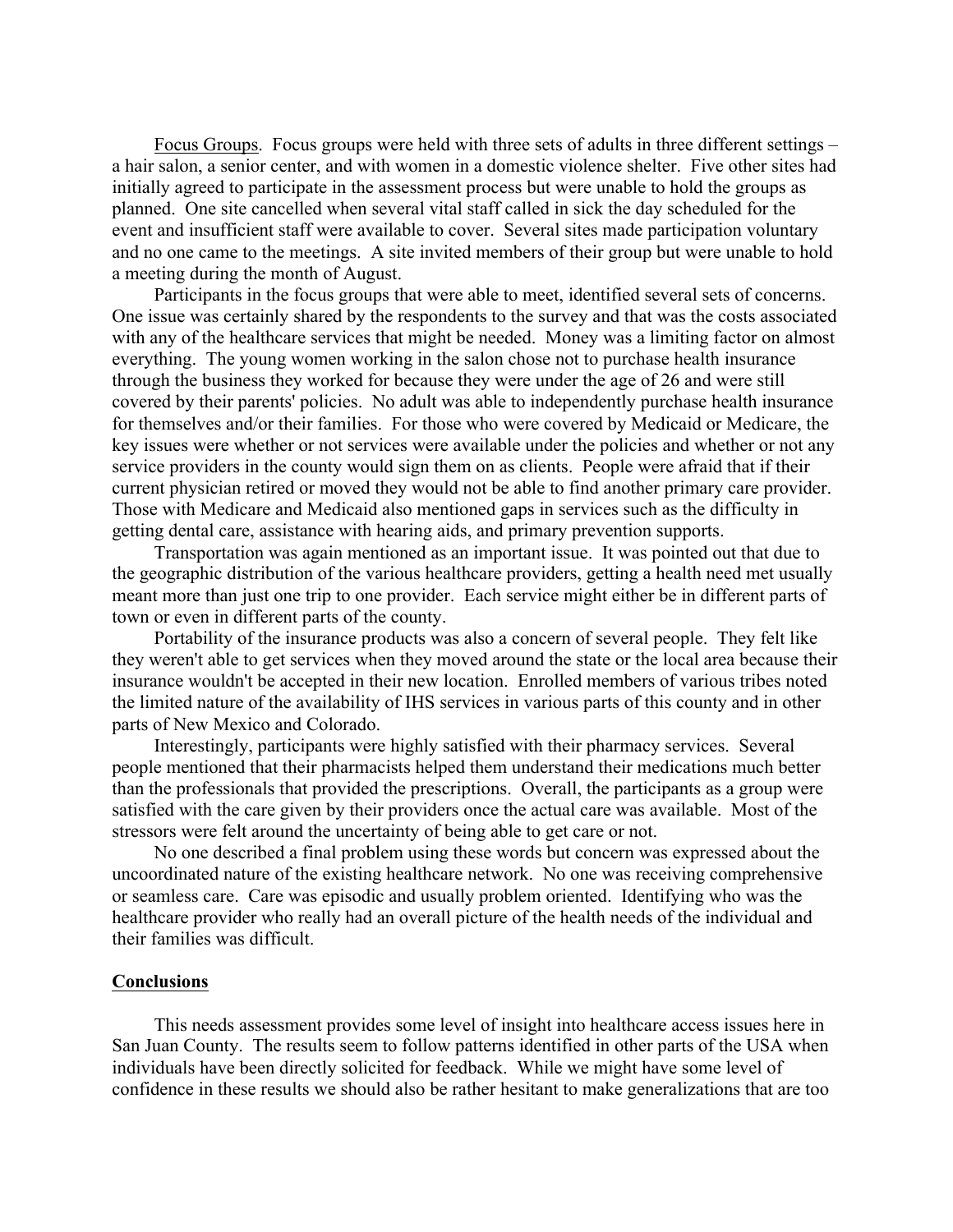broad from these data. The recruitment process might certainly have had unplanned biases which could have influenced the data collected.

Future assessments of this type might also include questions related to the consequences of the delays or obstacles to healthcare. For example, it might be useful to understand how long people have to postpone care, on average, and if this results in greater levels of illness and/or disability as consequence. Several national groups have also looked at the economic consequences on individuals and families that have occurred due to use of healthcare services. People have been asked to identify whether or not costs for healthcare caused delay of purchases of other necessary items (for example, caused people to miss a rent payment) or did the costs result in greater family debt or bankruptcies.

The results of this survey will be used in conjunction with the ongoing activities of the Community Health Improvement Council and will be reported to other interested groups in the county. A modified set of questions from this survey might also be included in a revised questionnaire used in the comprehensive county needs assessment that will be conducted later this calendar year.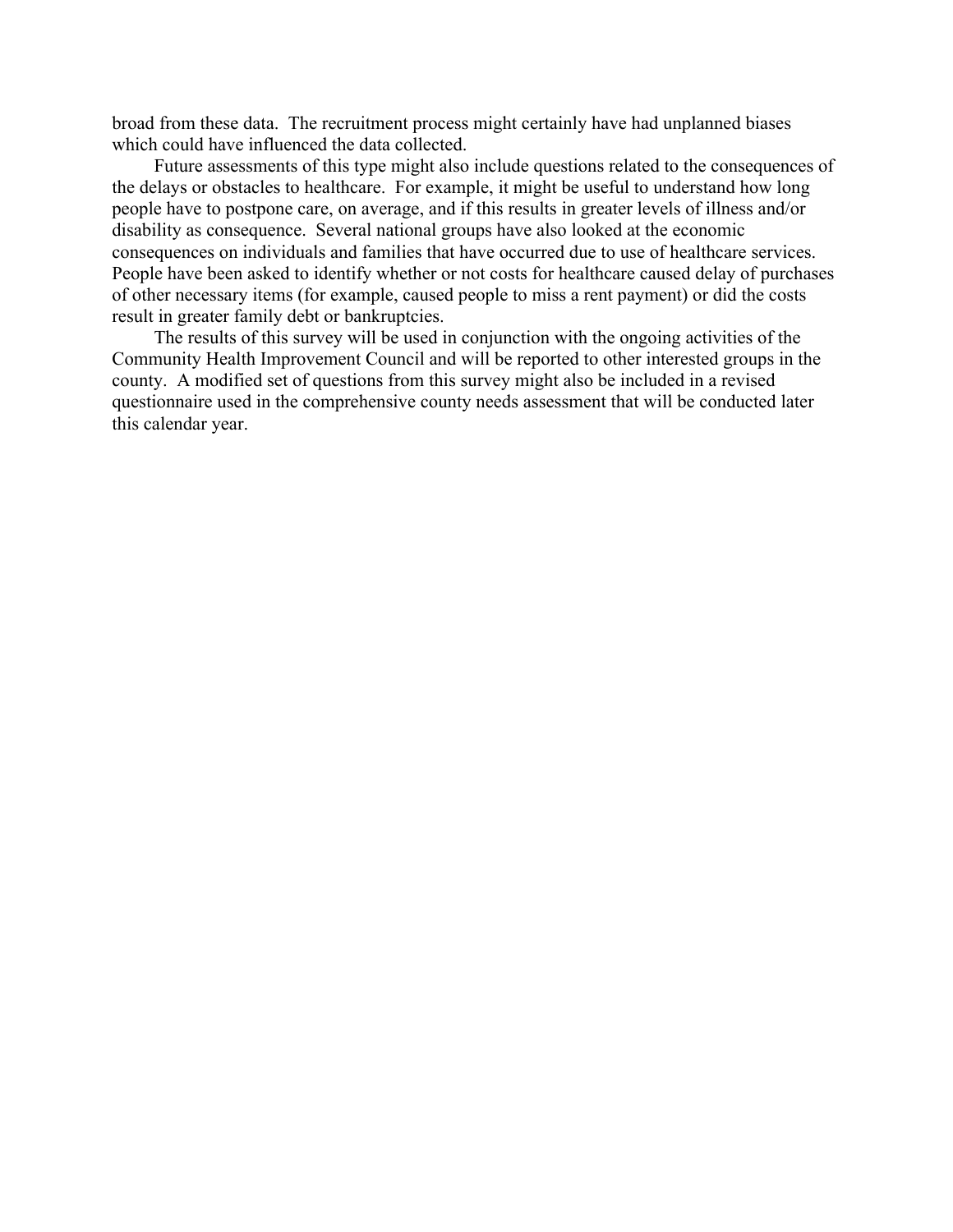#### SAN JUAN COUNTY PARTNERSHIP

The San Juan County Partnership is conducting a new cycle of needs assessments. The information gathered will allow local healthcare agencies to respond in a better manner. The final report will be published in the winter of 2012. Thank you for your help.

This survey is **anonymous** so no one will know that you gave any particular answer to any particular question.

Please do not put your name anywhere on this survey.

Date survey completed:

#### **Section A. Background information**

Please place an **X** next to the answer that describes you or give your answer in the space provided.

- 1. what is your gender male female
- 2. what is your ethnicity \_\_\_\_\_Anglo \_\_\_\_Dine' \_\_\_\_Hispanic \_\_\_\_other
- 3. what language do you speak at home \_\_\_\_\_English \_\_\_\_Dine' \_\_\_\_\_Spanish
- 4. how many people live in your home  $\qquad \qquad -1 \qquad 2$  to 4  $\qquad 5$  or more
- 5. how old are you
- 6. how many years of school have you completed

\_\_\_\_less than High School \_\_\_\_graduated from High School

- vocational degree college degree
- 7. what is your current work situation

\_\_\_\_ employed full-time \_\_\_\_employed part-time

\_\_\_\_unemployed \_\_\_\_homemaker \_\_\_\_retired \_\_\_\_other

8. what type of health insurance do you have

\_\_\_\_private \_\_\_\_VA \_\_\_\_IHS \_\_\_\_Medicare \_\_\_\_Medicaid \_\_\_\_none

9. what is your home zip code

10. how long have you lived in San Juan County \_\_\_\_\_\_\_\_\_\_\_\_\_\_\_\_\_\_\_\_\_\_\_\_\_\_\_\_\_\_\_\_\_

### **Section B. Recent Healthcare History**

Please place an **X** next to *each* type of healthcare you (or your family) needed in the past 12 months – even if you didn't get those services.

| preventative services:help that keeps you from needing healthcare (for example, vaccinations, family             |
|------------------------------------------------------------------------------------------------------------------|
| planning, etc.)                                                                                                  |
| emergency serviceshelp in an emergency situation (for example, a heart attack, fall resulting in a broken        |
| bone, etc.)                                                                                                      |
| regular illness care:care for minor health problems (for example, colds, sore back, etc.)                        |
| hospitalization:help for major medical problems (for example, surgery, severe infections, etc.)                  |
| pharmacy services:help to control health problems (for example, blood pressure meds, pain meds, etc.)            |
| help with problems that require constant medical care (for example, dialysis, hospice,                           |
| nursing home, etc.)                                                                                              |
| help to return to full functioning (for example, physical therapy, cognitive retraining,<br>rehabilitation care: |
| $etc.$ )                                                                                                         |
| dental services:help to repair teeth and/or gums (for example, cavities)                                         |
| optical services:help to assist with vision (for example, glasses)                                               |
| audiological services: help to assist with hearing (for example speech therapy, hearing aids, etc.)              |
|                                                                                                                  |
|                                                                                                                  |